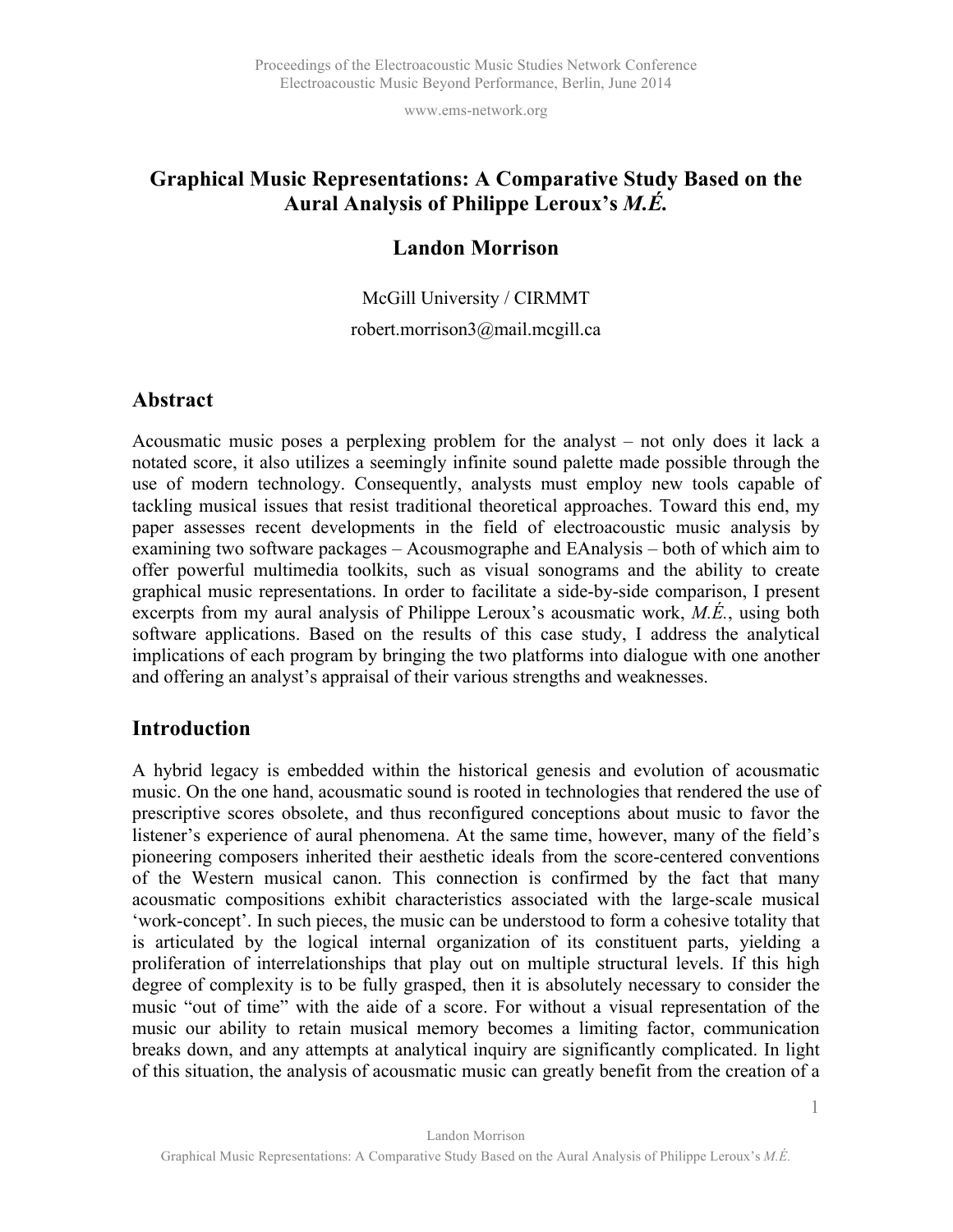descriptive listening score – that is, a transcription prepared by the listener based on their perception of the music.

Descriptive listening scores function as an indispensable aide to memory, providing listeners with a tangible object that facilitates discourse and opens the door to a fuller understanding of musical structure. Based on this assumption, my paper aims to demonstrate some of the analytical tools available to listeners wishing to study acousmatic music. Specifically, I will examine the latest versions of two graphic representation software platforms: 1) EAnalysis<sup>©</sup>, which was produced by Pierre Couprie, Simon Emmerson, and Leigh Landy at De Montfort University in the UK, and 2) Acousmographe©, a software project spearheaded by Yann Geslin at the INA-GRM in Paris<sup>1</sup>. My analysis also incorporates Acousmographe's 'aural sonology' graphics plug-in created by Lasse Thoresen and Andreas Hedman. As I hope to show, these two programs offer different solutions for creating musical transcriptions based on the results of aural analysis.

For the sake of offering an accurate comparison of the two programs, I've conducted dual analyses of Philippe Leroux's work, *M.É* (1998), using both software applications. The piece is worthy of an extended analysis in its own right, but that is not the focus of this paper. Rather, the emphasis here is on the software tools themselves. I will begin by discussing some of the theoretical underpinnings of each program, and then shift towards a presentation of several musical excerpts in an effort to show how those theoretical assumptions shape one's analytical agenda. As with any technological format, Acousmographe and EAnalysis both offer certain *affordances*, as well as embedded biases that co-opt the psychological framework under which the analysis is conducted. With this in mind, one must ask: What types of analytical questions are encouraged and prioritized by the software design? Conversely, what aspects of the music are not addressed? What is the underlying aesthetic ideology of the institution responsible for the software's development? Is the software a fixed program, or is it customizable in a way that allows for users to introduce add-on extensions, thereby expanding its potential scope via the decentralized contributions of the broader music research community? These questions reflect the oftenambiguous relationship between individual artistic endeavors and the cultural contexts within which these endeavors are situated. By no means is the trajectory of the arts insulated from the effects of institutional and corporate power structures, and the rise of proprietary music software tools raises many questions about the impact of software design on issues of analytical/compositional process and product. Any attempt to answer all of these questions quickly leads one through a series of interdisciplinary landscapes, including the domains of music theory, musicology, composition, audio technology, sound culture studies, anthropology, and philosophy. Needless to say, such a sprawling inquiry is far beyond the limits of the present paper. But I have raised the issues here merely to give an idea of the subterranean dynamics that lie at the heart of this topic. My intentions for the

<sup>&</sup>lt;sup>1</sup> At the time of this study, the latest version of EAnalysis  $(1.0.4)$  can be downloaded online at http://logiciels.pierrecouprie.fr/?page\_id=402 (last accessed 09/14), and Acousmographe (version 3.7.2) can be downloaded at www.inagrm.com/accueil/outils/acousmographe (last accessed 09/14).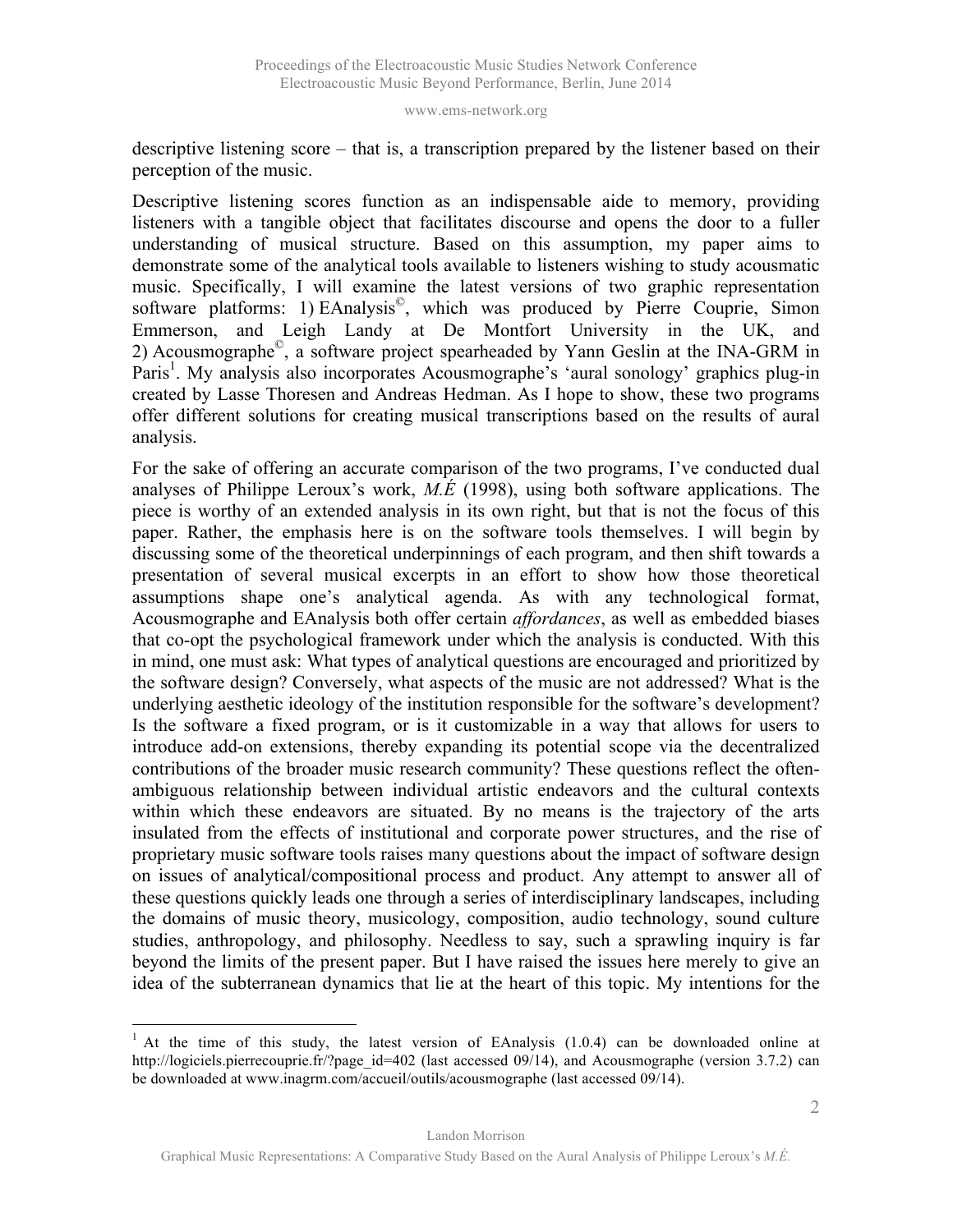current project are much more modest and will only scratch the surface of this larger debate. In what follows, my primary goal is to offer a useful comparison of the EAnalysis and Acousmographe software platforms by pointing out some of their abstract theoretical assumptions and offering a pragmatic assessment of their various applications to analytical practice.

# **Overview of Software Design**

To begin, let's take a look at some of the similarities between EAnalysis and Acousmographe: 1) both provide visual sonograms of the music, 2) both provide annotative tool kits featuring different analytical approaches, and 3) both incorporate elements from two complementary theories that frame nearly every facet of discourse related to acousmatic music over the past fifty years – Pierre Schaeffer's *typologie* and Denis Smalley's *spectromorphology*. As is already well known, Schaeffer's *Tableau de Récapitulatif de la typologie (TARTYP*) presents a system for classifying sounds according to their underlying parametric characteristics, such as *durée* and *masse* 2 . Building on Schaeffer's classification framework, Denis Smalley introduced his spectromorphological model to explain the behavior of sounds over the course of time. In Smalley's view, the three linked phases of a sound's amplitude envelope – *onset, continuant,* and *termination* – can be abstracted as the basis for a new theory of temporally defined structural functions<sup>3</sup>. Together, Schaeffer and Smalley's complimentary approaches lay the groundwork for a deeper understanding of musical structure and they provide a theoretical jumping point for both software programs.

## **Acousmographe**

The influence of Schaeffer and Smalley is perhaps most readily apparent in the *spectromorphology* library contained in Acousmographe's 'aural sonology' plug-in. This annotative toolkit offers the analyst a system of coded symbols for depicting a wide range of elements derived from Lasse Thoresen's reconfiguration of the *TARTYP*. Thoresen's revised table maintains Schaeffer's basic orientation – the horizontal axis shows different types of energy articulation, such as *sustained, impulse,* or *iterated*, whereas the vertical axis charts variability within the sound spectrum as either *pitched, complex,* or *dystonic*<sup>4</sup>. The main thrust behind Thoresen's vision of an expanded *TARTYP* is that each of the typological categories has been assigned a unique graphic symbol. In this sense, the software's characterization of this library as a set of *spectromorphological* symbols is a bit

<sup>&</sup>lt;sup>2</sup> Pierre Schaeffer, *Traité des objets musicaux*, Paris, Éditions du Seuil, 1966, p. 459.<br><sup>3</sup> Denis Smalley, "Spectromorphology: Explaining Sound Shapes", *Organised Sound*, 2(2), 1997, pp. 107-126.<br><sup>4</sup> Lasse Thoresen, "Spectromorphological Analysis of Sound Objects. An adaptation of Pierre Schaeffer's

Typomorphology", in *Proceedings of the Electroacoustic Music Studies Network Conference (EMS06): Terminology and Translation*, Beijing (China), 2006, www.ems-network.org/spip.php?article250& var\_mode=calcul (last accessed 09/14).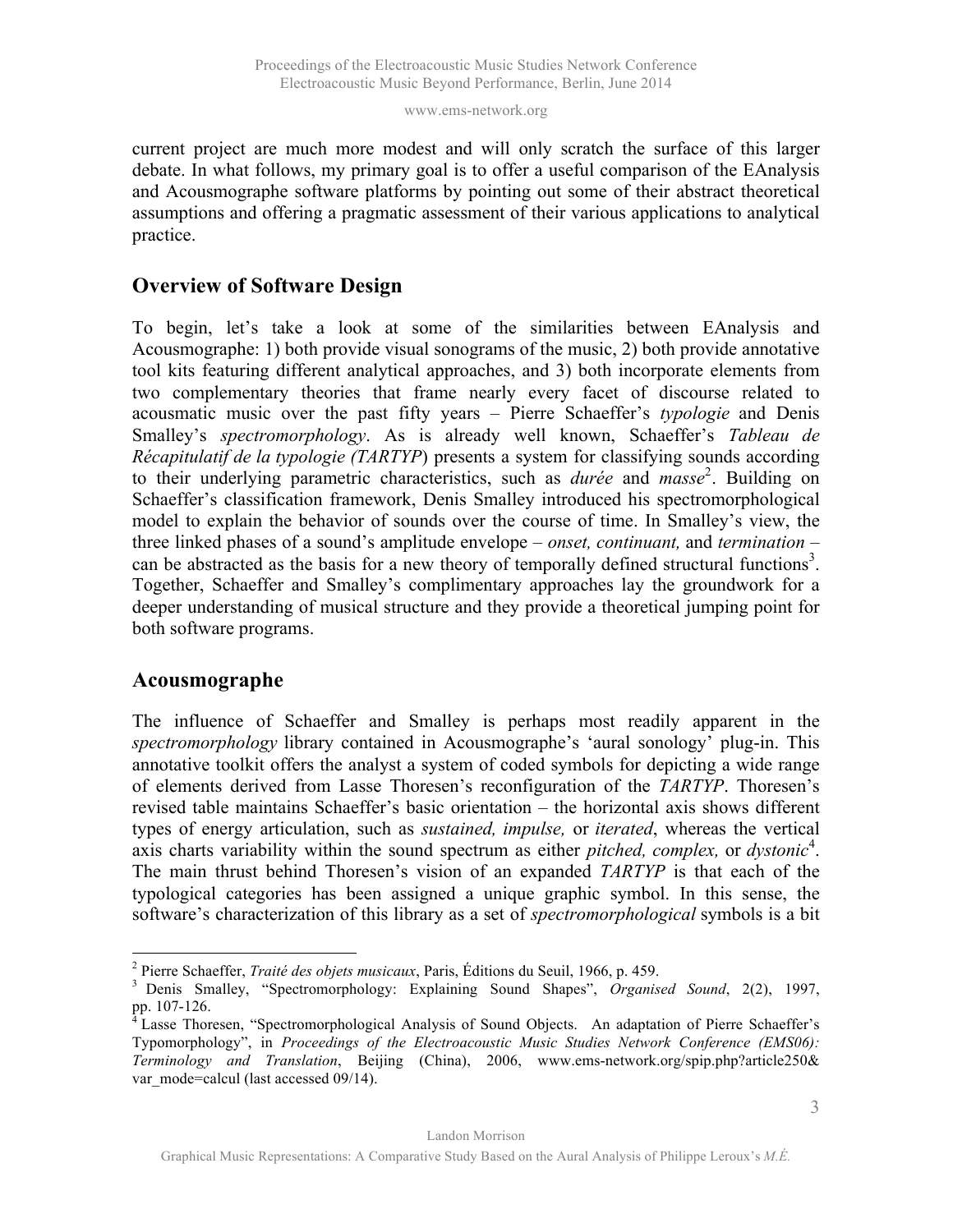of a misnomer since the library is clearly based on Schaeffer's *TARTYP* classifications, not Smalley's *spectromorphological* functions.

As one can imagine, it takes a lot of symbols to sketch a relative outline of the infinite *durée-masse* sound continuum. This task of memorizing Thoresen's prescribed symbology can prove to be a headache for the analyst, as well as a barrier to entry for the uninitiated reader. To borrow terms from Charles Peirce, these *signs* correlate to *symbolic* properties that must be correctly *interpreted* in order to link them to their associated sound *objects*<sup>5</sup>. In other words, there is not typically a direct correspondence to be found between these symbols and the sounds they represent. Having said that, however, there are instances of *iconic* connections between the two sides of Thoresen's semiotic equation. For example, with regard to energy articulation and spectrum, a solid line indicates a *sustained* sound, a dashed line means *iterative*, and an *impulse* is represented by a single dot (*pitched*), diamond (*dystonic*), or square (*complex*). In this case, the graphic representation of energy articulation is iconic because the lines mimic the behavior of their respective sounds. The signs used for depicting a sound's spectrum (dot-diamond-square), on the other hand, have no direct visual association with their signified sound objects, and this disconnected quality holds true for most of the other annotative symbols in the toolkit. In light of the abstract linkage between sign and sound in Thoresen's system, it is safe to say that the method will meet resistance from those outside of a specialized academic setting. Although the widespread adoption of an abstract coding system is certainly feasible (after all, it's no different than deciphering notes on a staff), it remains to be seen whether or not Thoresen's symbols will gain enough traction within the scholarly community to be of any widely translatable value to the ongoing collective discourse.

For those committed to acquiring fluency with Thoresen's coded symbology, the pay off is quite beneficial. The precise nature of the system allows for a remarkable degree of consistency in the process of transcription. Because the relative meanings of the signs are fixed, it is possible to compare multiple analytical interpretations of the same work. Moreover, the stability of the sign system sets the conditions for a more detailed transcription process, and it helps to facilitate a more direct discourse by eliminating excess graphic ambiguities. When the analyst approaches the transcription of a new work using Acousmographe, the sign system demands that he/she ask certain questions in the process of assigning a symbol to each new sound. For instance, in the case of a church bell, one might note that the repetitive ringing exhibits an *iterative* articulation (dashed line) and that its inharmonic pitch content could be classified as *dystonic* (diamond). This type of categorizing requires a shift away from what Schaeffer would call *indexical* listening, and towards *reduced listening* – that is, a bracketed form of listening that intentionally disregards a sound's source in favor of concentrating on its underlying acoustical properties and musical potentialities.

Of course, representing sounds in such an abstract way has its on problems. For instance, one loses all information about the source of the sound and what role it plays in a given

 <sup>5</sup> Charles Sanders Peirce, *Collected Papers*, Cambridge (MA, USA), Belknap Press of Harvard University Press, vol. 2, paragraph 56, 1960-1966.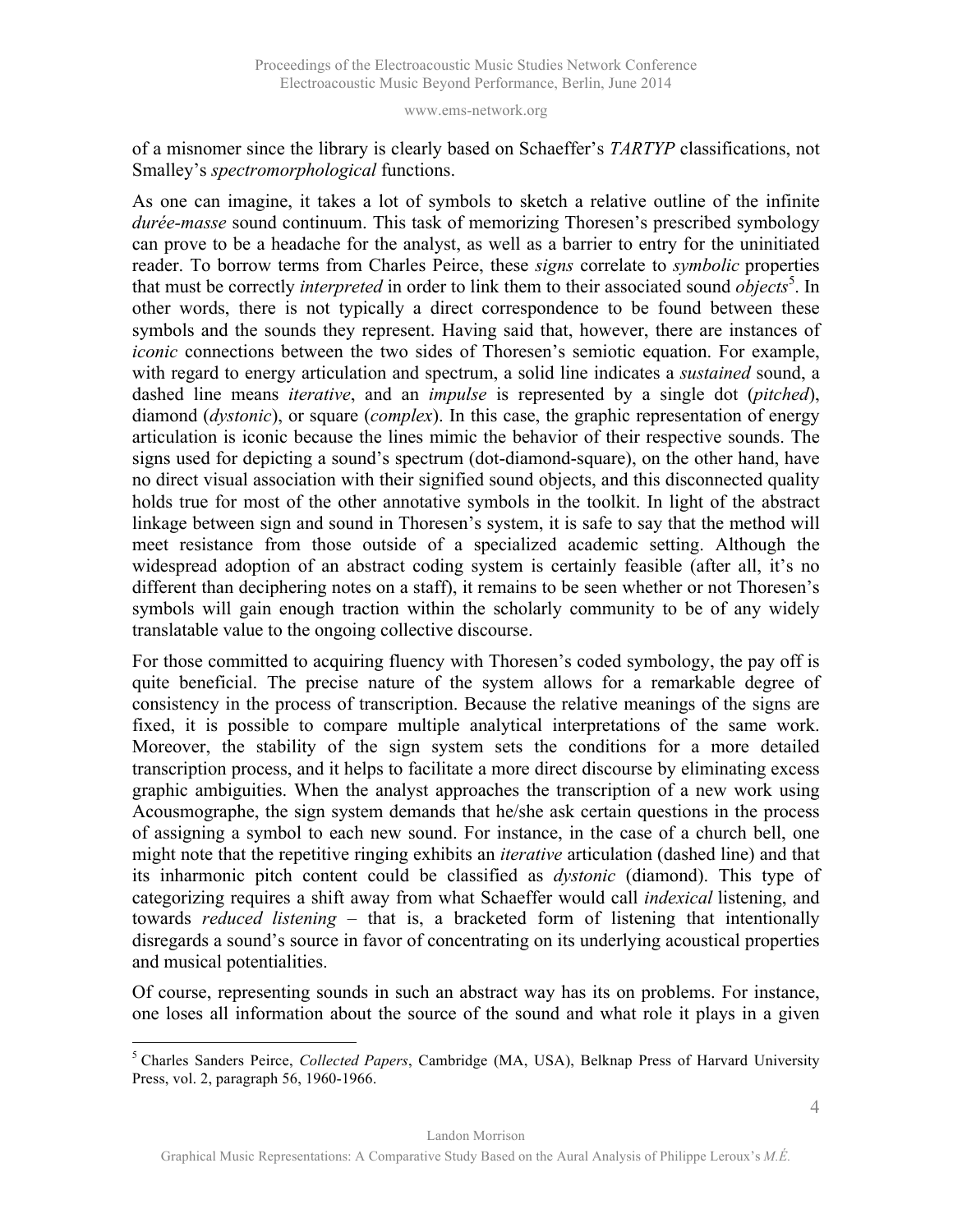musical or semantic context. Instead, the listener is drawn towards relationships formed between the underlying timbral characteristics of the sounds. In essence, the sound of a rake being scraped over rocks would be symbolically notated in the same way as the sound of rain on a tin roof. Both are iterative sound types with complex (aka noisy) spectrums, and therefore would be notated with a square connected to an extending dashed line. In an attempt to restore some of this lost source information, my own Acousmographe analysis employs a color-coding system to distinguish each of the various sound types.

Beyond symbology, Thoresen introduces a number of other libraries containing analytical sub-genres within the aural sonology program. These include the following: 1) *time fields*, which highlight the grouping structure of a work, 2) *layers*, a way of describing the relative positioning of musical lines within a certain field of depth, 3) *dynamic form*, a tripartite metric for tracking the flow of musical "energy" in a work, and 4) *form-building transformations*, a framework used for positioning motivic gestalts and textures on a relative scale between "very simple" and "very complex". For my analysis of *M.É*., I've employed symbols from the *spectromorphology* library to transcribe local-level events on the music's surface. Afterward, I used the *time-field* and *dynamic form* libraries to illustrate the work's higher-level segmentation and the overall shape of the work's inter-related musical processes. These three approaches combined to create a multi-faceted interpretation of the work's structure, although the implementation of these approaches was not without difficulties. Generally, there seems to be a lack of clearly defined criterion underlying Thoresen's analytical categories. This situation is especially acute with regard to the libraries for *layers* and *form-building transformations*, in which the unmoored relativity of the suggested labels provides no clear guidance on what these assertions mean for the listener. For instance, on what basis should a section of music be characterized as "simple" or "complex"? These terms are entirely subjective, and it is not at all clear what element of the music is being considered in an analytical assessment of this sort. Is it rhythm? Melody? Harmony? Timbre? Or some vague assemblage of these different parameters? A refinement of Thoresen's theoretical terminology is needed to clarify its use in analytical applications; otherwise, his attempt at creating a precise and coherent system of spectromorphological symbols risks being lost in a sea of relative ambiguity.

# **EAnalysis**

Unlike Acousmographe, the EAnalysis software is designed as an inter-textual hub of analytical methodologies derived from a number of sources. Reviewing these approaches in detail would take considerable time, so I will only briefly provide an overview of each library along with suggestions for further reading. In the following example, I've listed a description of each library along with an acknowledgement of its credited developers (excepting the libraries for Schaeffer and Smalley, whom I have already mentioned).

• *Figures d'espace* – Annette Vande Gorne (graphics – Couprie) The library for Annette Vande Gorne's *Figures d'espace* offers the analyst a notation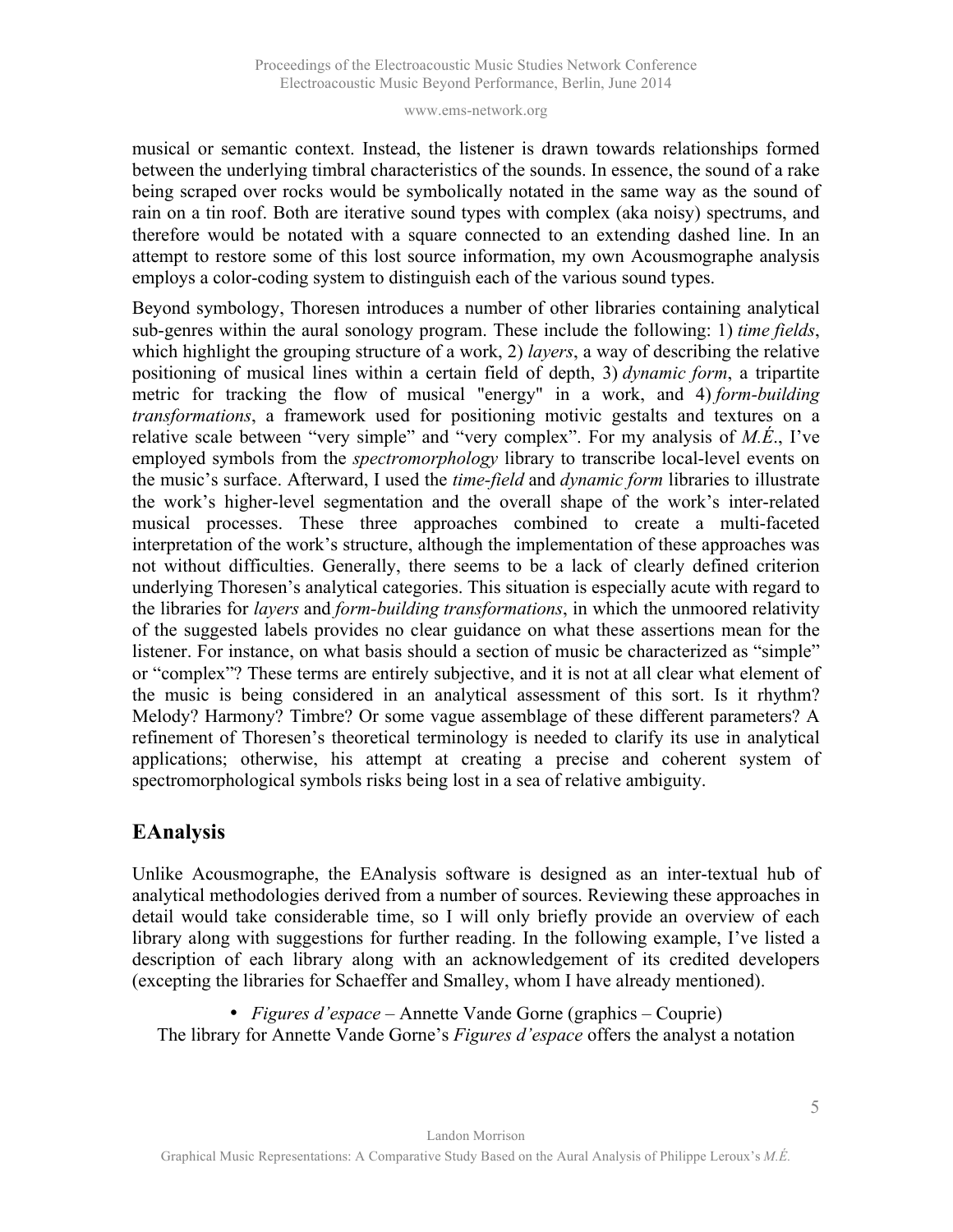device for representing the spatialized motion of acousmatic sound<sup>6</sup>. Vande Gorne's method also assigns structural functions to each type of spatialization. This library seems well suited for transcribing "live" performances of spatially diffused works; however, it is less useful for stereo recordings, and non-applicable for listening situations without multiple speakers.

### • *Functions* – Stephane Roy

The *Functions* library is derived from Stephane Roy's theories as presented in his book, *L'analyse des musiques électroacoustiques: modèles et propositions*<sup>7</sup> . Based on a mixture of *gestalt* principles and elements from Leonard Meyer's "implication-realization" model for tonal music, Roy offers the analyst a framework for constructing interpretations of musical syntax in acousmatic music based on the interpretation of listener expectations.

### • *Images-des-sons* – François Bayle (graphics – Couprie)

The library inspired by Francois Bayle's *images-des-sons*, also known as *I-son*, contains several pictorial representations for denoting external sound sources such as *l'air*, *l'eau*, and *l'oiseau qui parle*. Originally outlined in his 1989 article, "Image-of-sound, or i-sound: Metaphor/metaform<sup>38</sup>, Bayle's theory establishes a "trichotomy of the audible" (*hearing*, *listening, understanding*) in order to propose a "functional-flowchart [...] between hearing sound and comprehending its meaning"<sup>9</sup>. In EAnalysis, Bayle's theory is reduced to a set of iconic pictures that can be used for referencing concrete sound sources.

#### • *Language Grid* – Simon Emmerson

Simon Emmerson developed *The Language Grid* concept in his 1986 book, *The Language of Electroacoustic Music*. In a nutshell, it charts the interaction of musical syntax and discourse according to a 9-square grid, which ranges from *abstracted syntax/mimetic discourse* at one end of the spectrum to *abstract syntax/aural discourse* at the other end, with all points in between $10$ .

• *Temporal Semiotic Units (TSU)* – MIM Research Centre (graphics – Couprie) *Temporal Semiotic Units* were developed at the MIM Research Centre in Marseilles, France, and presented in a jointly authored book, *Les unités sémiotiques temporelles*<sup>11</sup>. It

 <sup>6</sup> Annette Vande Gorne, "L'interprétation spatiale. Essai de formalisation méthodologique", *Revue DEMeter*, Université Lille 3, 2002, http://demeter.revue.univ-lille3.fr/interpretation/vandegorne.pdf (last accessed 09/14). <sup>7</sup> Stéphane Roy, *L'analyse des musiques électroacoustiques : modèles et propositions*, Paris, L'Harmattan,

<sup>2003,</sup> p. 342; see also: "Form and Referential Citation in a Work by Francis Dhomont", *Organised Sound*,

<sup>1(1),</sup> 1996, pp. 29-41. <sup>8</sup> François Bayle, "Image-of-sound, or i-sound: Metaphor/metaform", *Contemporary Music Review*, 4, 1989,

<sup>&</sup>lt;sup>9</sup>*Ibid.*, 165.<br><sup>10</sup> Simon Emmerson, "The Relation of Language to Materials", in *The Language of Electroacoustic Music*,

Simon Emmerson (ed.), London, Macmillan, 1986, pp. 17-39.<br><sup>11</sup> Francois Delalande *et al., Les Unités Sémiotiques Temporelles*, Laboratoire Musique et Informatique de Marseille (MIM), Documents Musurgia, Paris, Édition Eska, 1996; see also Aline Frey *et al.*, "Temporal Semiotic Units as Minimal Meaningful Units in Music? An Electrophysiological Approach", *Music Perception: An Interdisciplinary Journal*, 26(3), 2009, pp. 247-256.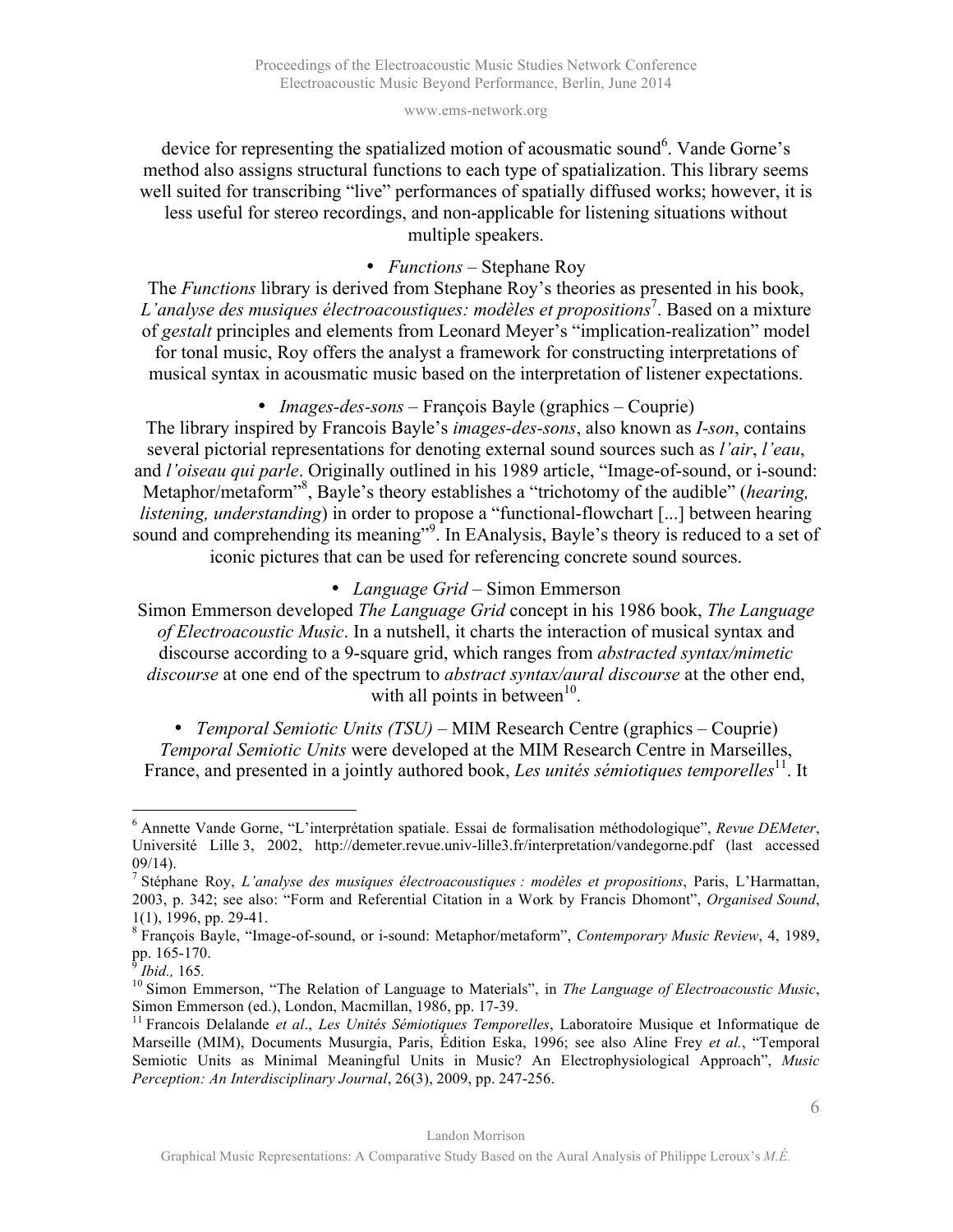### creates a catalogue mapping semiotic tropes onto a set of nineteen common morphological schemes, including *floating*, *obsession*, *chaotic*, *heaviness*, and *propulsion*.

• *Sound Objects* – Pierre Schaeffer (graphics – Couprie, translation – Dack) • *Spectromorphology* – Denis Smalley (graphics – Couprie)

#### **Exemple 1:** EAnalysis Libraries

Each of these libraries allows the listener to hear the music through a different lens, encouraging a multimodal approach to analysis. This patchwork design renders a more diverse software interface and offers the analyst a variety of conceptual frameworks. In addition, EAnalysis offers several different "views", including: 1) *image view* for importing pictures, 2) *movie view* for importing movies, 3) *chart view* for drawing interactive comparisons between selected musical segments, 4) *structure view* for diagramming musical segmentation, and 5) *data view* for illustrating a list of numerical values. Of these, the following analysis only employs the *chart* view and *structure* view, which I found especially useful for representing larger levels of musical structure. I also used a variety of transformable shapes available in the software's graphic events folder for transcribing local-level details. EAnalysis generally allows for greater flexibility working with graphic designs, encouraging the analyst to make free artistic associations between sound types and shapes. Not only does the software contain many pre-set shapes, it also allows the user to import and save custom designs from external programs, such as Adobe Illustrator.

Considered from a Peircian angle, this pictorial approach to sound transcription falls most squarely into the category of *iconic* representations, a semiotic device similar to a visual onomatopoeia, in which the sound of water would quite literally be represented with a blue water-like shape (i.e., Bayle's *l'eau* sound type). Of course, there are other options, and many of the libraries I've mentioned contain an array of coded symbols. But judging from the numerous examples posted on Couprie's EAnalysis website, there seems to be a marked preference for using pictorial renderings of local-level musical details. This approach stands in contrast to the more prevalent use of coded symbology found in Acousmographe, and it has the benefit of making the transcription more immediately comprehensible to nonspecialist listeners. There is no complex system of symbols that must be learned in order to understand the descriptive score, and thus EAnalysis seems ideally suited for broad pedagogical applications. Unfortunately, this approach also strips away important information about a sound's internal attributes, and it changes the types of questions that the analyst must ask during the process of transcription. Instead of adopting a *reduced listening* perspective, the analyst is encouraged to identify a sound's source and then create an iconic rendering based on this causal connection. There is no standardized mapping of graphic shapes onto sounds, and so every transcription becomes a self-referential artifact highlighting a particular analyst's creative inclinations. While this offers the analyst considerable leeway in defining their own lexicon, it also hinders analytical discourse due to a general lack of consistency in the annotations used to represent sounds. In the paragraphs that follow, I will spend some time unpacking this important distinction via an examination of several musical examples showing possible modes of presentation that are available in each software program.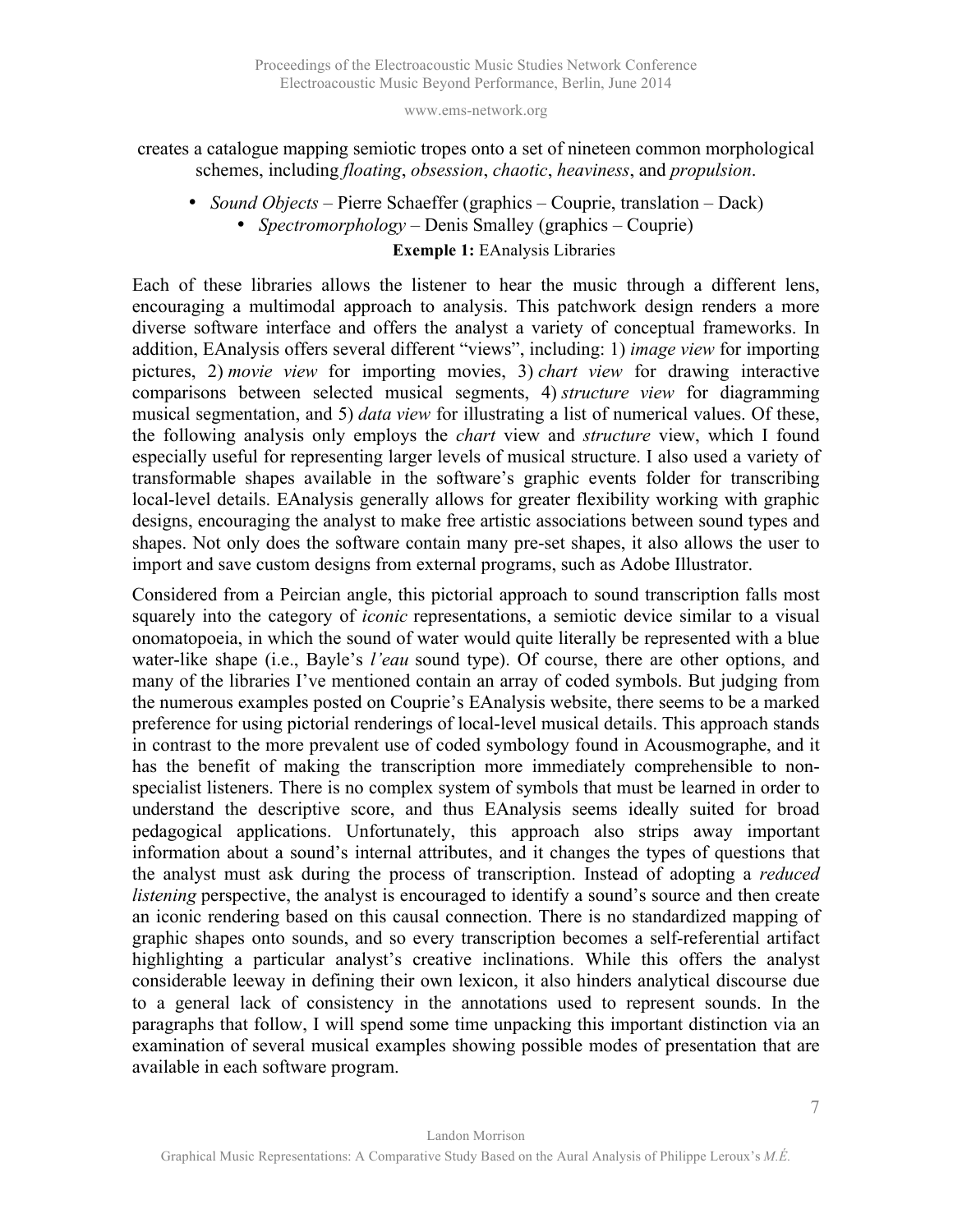# **Comparative Analysis of Leroux's** *M.É.*

Having already outlined some basic points of comparison between the two software environments, the rest of the paper will be devoted to presenting excerpts from my analysis of Philippe Leroux's acousmatic piece, *M.É.* The work is worthy of a more detailed analysis, but since the focus of this study is software tools – and NOT the analysis itself – my interpretation of the work's structure will be considerably abridged. It should also be stated that the following analysis does not attempt to provide a complete or definitive view of the work, nor does it exhaust the analytical angles made possible using these two software programs. It is only a sampling of potential approaches that I have chosen in order to highlight certain aspects of the music and to show some of the options available through the use of graphic representation software. No doubt, a different analyst would call attention to other musical features and choose other means of representing their observations within these programs.

To my ears, the work can be clearly divided into three independent sections, each of which possesses its own self-contained form that is subsumed into the larger context of the work as a whole. My analysis aims to demonstrate different ways of representing both the microand macro-level formal dimensions of the work. For digging into the surface details, I will begin by comparing two possible representations of the material located at the outset of the work's third section  $(6:17 - 7:35)$ . Depending on one's analytical inclinations and choice of software, it is possible to arrive at very different results for creating a graphic transcription. To explore this issue further, let's begin with a consideration of the EAnalysis representation in the example below.

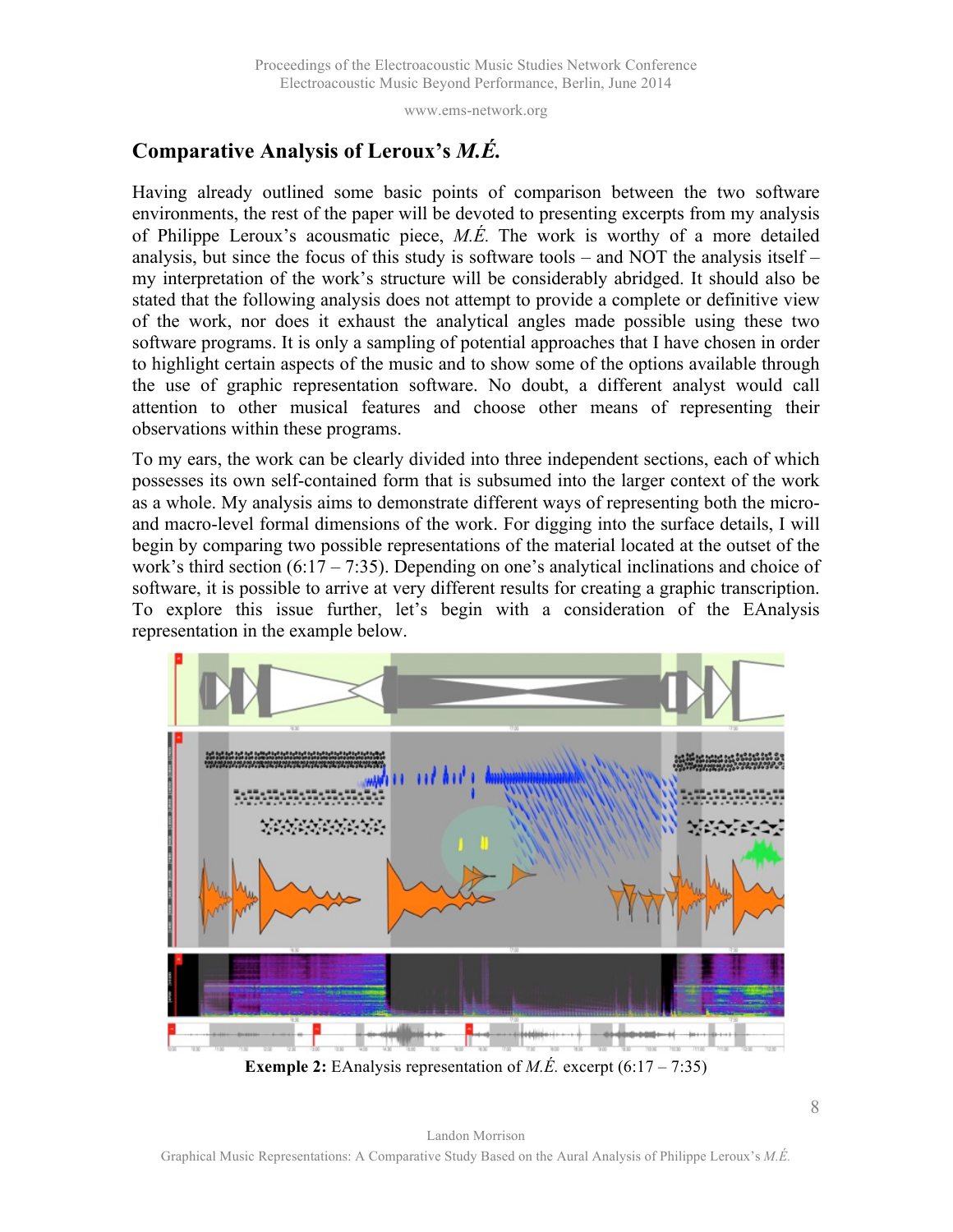The screenshot above is divided into four panels, including (from top to bottom) a representation of structural functions based on Denis Smalley's *spectromorphologies*, a transcription of surface details using an assortment of graphic shapes, a visual sonogram, and a depiction of the work's amplitude waveform. With the exception of the bottom panel, all of these different views correspond to the same zoomed-in time scale  $(6:17 - 7:35)$ ; by contrast, the waveform in the bottom panel covers the entire work. Generally speaking, the waveform and sonogram panels provide the viewer with an objective record of the work's sonic properties, while the top two panels feature annotations conveying my own analytical interpretation of the passage. In the absence of a consistent system of symbology, I have tried to institute my own framework of rules so that the decisions made in my transcription process will be coherent to other readers.

It will be helpful if I explain the logic behind the graphic shapes employed in the transcription located on the second panel. This section of the work begins with two distinct sound types: an accented piano-like sound (orange) in the foreground, and an accumulated texture of percussive impulses (black) in the background. The piano-like sound is characterized by a strong attack followed by a decaying resonance, which I have depicted by tapering the orange shape appearing at each successive entrance of the sound. Moreover, the sharp edges of this shape are meant to correspond with the sound's slightly metallic character and its internal spectral flux. As for the second sound type, I've tried to show that the gradual accumulation of percussive impulses features the staggered entrances of three stratified layers that are distinguished by their registral and timbral properties. To this end, I employed three layers of small black shapes amassed together, wherein each layer contains a different shape (circles, squares, and triangles), and the varying degrees of density between the shapes in each layer illustrate the gradual thinning of the iterative textures towards the lower register.

The accumulation of percussive elements is interrupted at marker 6:42 by a fourth attack of the piano-like motif and by the emergence of a new sound type  $-$  a synthetic, voice-like impulse represented by individual blue dots. In stark contrast to the previous section, the entrance of the voice-like impulses is very sparse and their rhythmic arrangement implies an underlying 4/4 metrical grid. At marker 6:57, the voices settle into a steady pulse and initiate a process of textural proliferation that mimics the aural illusion known as the Shepard-Risset tone. Here, the effect is achieved by superimposing voice streams layer upon layer until they coalesce into a spiraling descent towards a bottomless pitch space. My transcription of this process takes a cue from Bayle's *image-des-sons* approach and uses a pictorial rendering of a rain-like image. Of course, I am not suggesting that the listener should literally hear the passage as a mimesis of rain, but rather that the image of rain provides an apt metaphorical representation of the Shepard-Risset tone's sonic effect.

Underneath the showering glissando voices there are sharply accented punctuations possessing a timbre that resembles the earlier piano-like sound. To show this connection, I have color-coded these short impulses orange, but have also altered their shape to show their contrasting articulation. In counterpoint to these bursts of sound, there is a series of soft metallic impulses (yellow strokes) and the brief emergence of a soft, granulated texture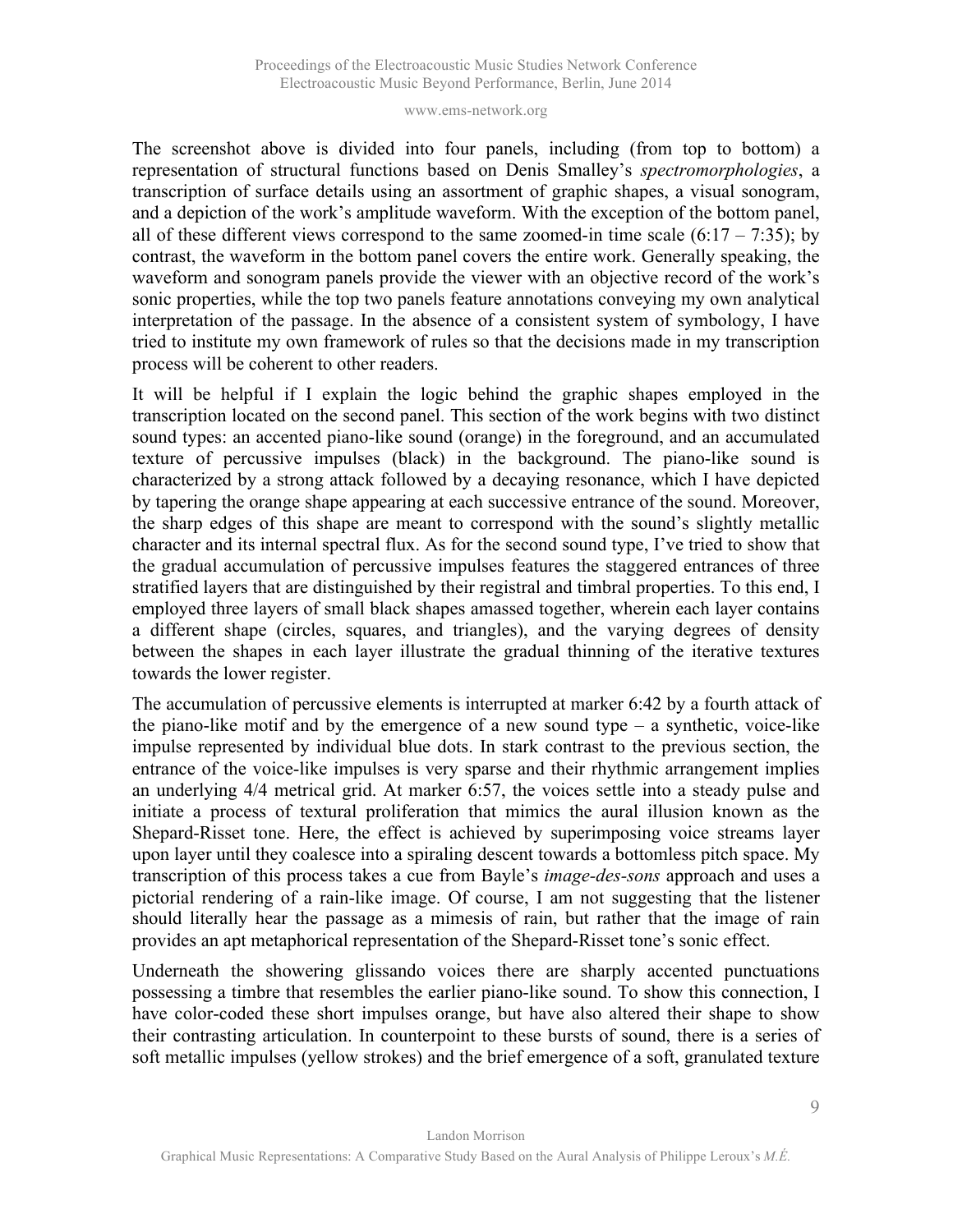(turquoise circle) in the background. Eventually, the weight of the Shepard-Risset effect in the accumulated voices comes crashing down and sets up a nearly verbatim recapitulation of the opening material (7:23). Thus, this excerpt clearly projects a basic ABA formal outline, which my transcription conveys by identifying each of the sound types in the passage and visually mapping their relationships in the space of a descriptive score.

Before leaving this example, I will briefly comment on my implementation of Smalley's *spectromorphology* in the top panel. The symbols in this library correspond with different categories in Smalley's theory of structural functions. As I mentioned earlier, these functions are predicated on the tri-partitioning of a sound's amplitude envelope into the archetypal *onset-continuant-termination* phases; in addition, Smalley offers several different subgenres within each of these basic categories. For instance, my analysis in the example above shows that the A section commences with a very brief *upbeat*, followed by three successively larger *downbeat-release* combinations that mirror the dynamic waveform of the piano-like sound. As the last of these events fades, there is an *emergence* of the voice-like impulses announcing the onset of the B section, which I have labeled here with a rectangular symbol denoting its *transitional* continuant function. In turn, this section yields to the momentum of the Shepard-Risset tone to initiate a return to the A section. One potential problem with this approach is that each section can only be assigned a single function. In reality, musical functions often overlap and cut across sections, creating a deep web of interrelated trajectories. For instance, the Shepard-Risset tone effect is not represented in my analysis because I made a choice to subsume this process within the context of the *transition* section. It becomes a question of what degree of detail one wishes to analyze. If you choose close-up detail, then you miss the bigger picture. And conversely, if you choose a larger level of focus, then you loose sight of the individual details. The situation could be improved by creating degrees of transparency within the annotative figures, such that shapes can overlap and the degree of shading indicates the dominant function. The root of the problem, however, lies in the fuzziness of Smalley's theory. In particular, Smalley doesn't explicitly define each of his subcategories, leading the analyst to wonder what exactly the difference is between an *upbeat* and an *anacrusis*. And unlike other hierarchical musical perspectives (for instance, Schenker's *Ursatz* or Schoenberg's *Grundgestalt*), there are no clearly established rules for discerning which level of the hierarchy a given musical event belongs to within Smalley's theory of spectromorphological functions. Nonetheless, Smalley's theory remains one of the most viable options for conceptualizing structural relationships in music that is not based on traditional note arguments.

I would now like to shift gears to consider an alternate representation of the same passage, but this time employing Thoresen's symbology. Example 3, shown below, contains my transcription of local-level details using the Acousmographe software. There are three panels in the display, including (from top to bottom) my graphic transcription of the music's surface, a depiction of the works segmentation into hierarchical *time-fields*, and an illustration of the work's dynamic form. Since I have already discussed the primary sound types in this passage, I will focus at this point primarily on differences in Acousmographe's symbolic notation versus EAnalysis's pictorial rendering.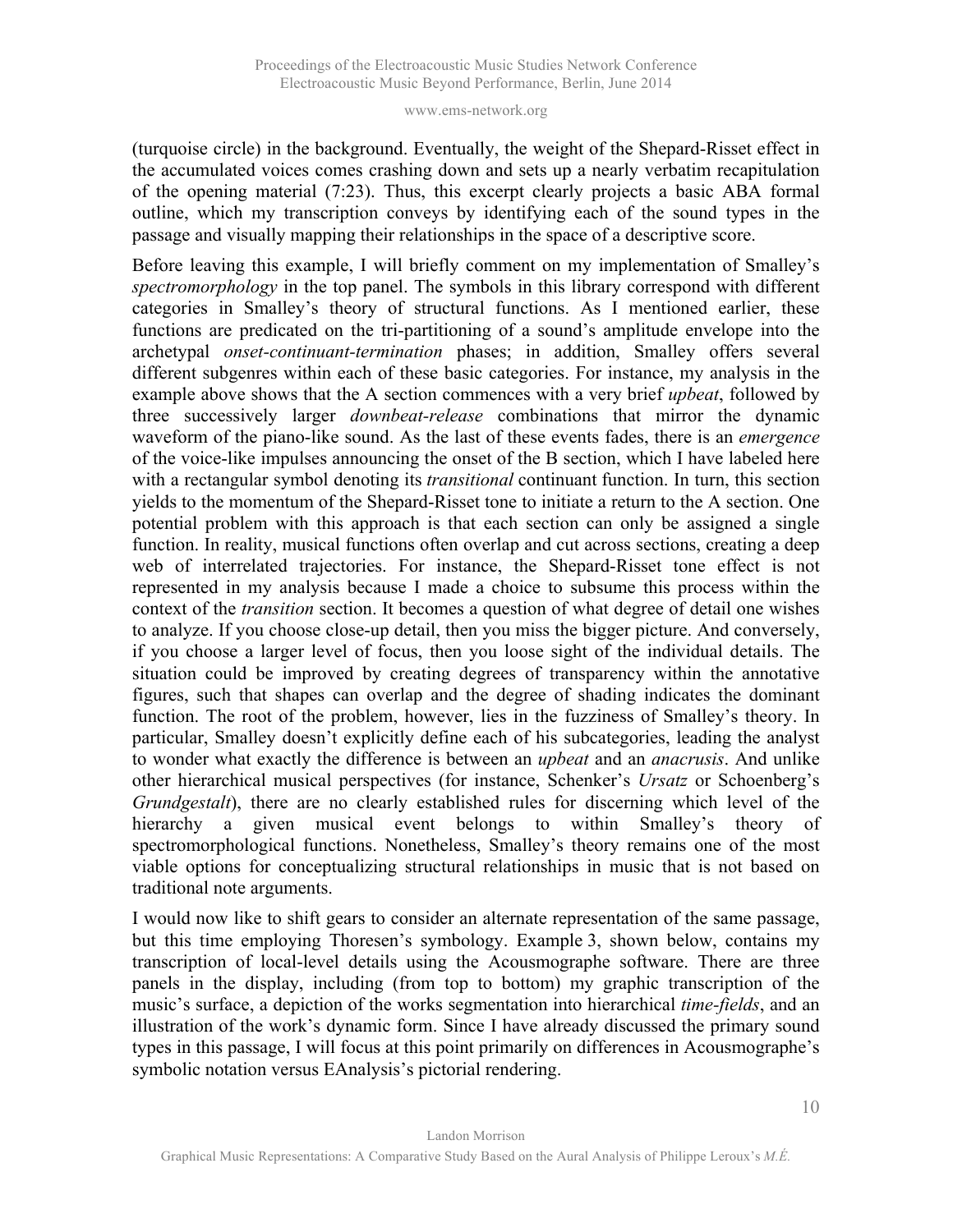Proceedings of the Electroacoustic Music Studies Network Conference Electroacoustic Music Beyond Performance, Berlin, June 2014

www.ems-network.org



**Exemple 3:** Acousmographe representation of *M.É.* excerpt  $(6.17 - 7.35)$ 

On the top panel, you'll notice that I have once again designated the piano-like sound with the color orange. The main difference here is that I am no longer improvising shapes to mimic the behavior of the sound; rather, I am assigning shapes from Thoresen's *spectromorphology* library that fit the sound's underlying characteristics. Hence, the pianolike sound is represented by a combination of attributes, including: 1) a circle indicating that it is a *pitched* sound, 2) a vertical line to the left of each circle marking the *sharp accented onset* of the sound, 3) a horizontal line extending to the right of each circle showing the *sustained* articulation of the sound, and 4) a curvy line with two dots representing the *spectral flux* within the sustained sound. The same process of decodification can be applied to each of the sound events in my transcription. In lieu of belaboring the point for each symbol, I will only describe a few of the significations that have not yet been addressed. Take for instance the accumulation of percussive elements – the bracketed group of red diamonds implies that each of the stratified layers is comprised of an *accumulation* of iterative *dystonic* impulses. Additionally, the short, diagonallyoriented lines to the right of each bracketed group indicate the relative speed of the iterations within each stratified layer, ranging from a very fast *flutter-time* tempo in the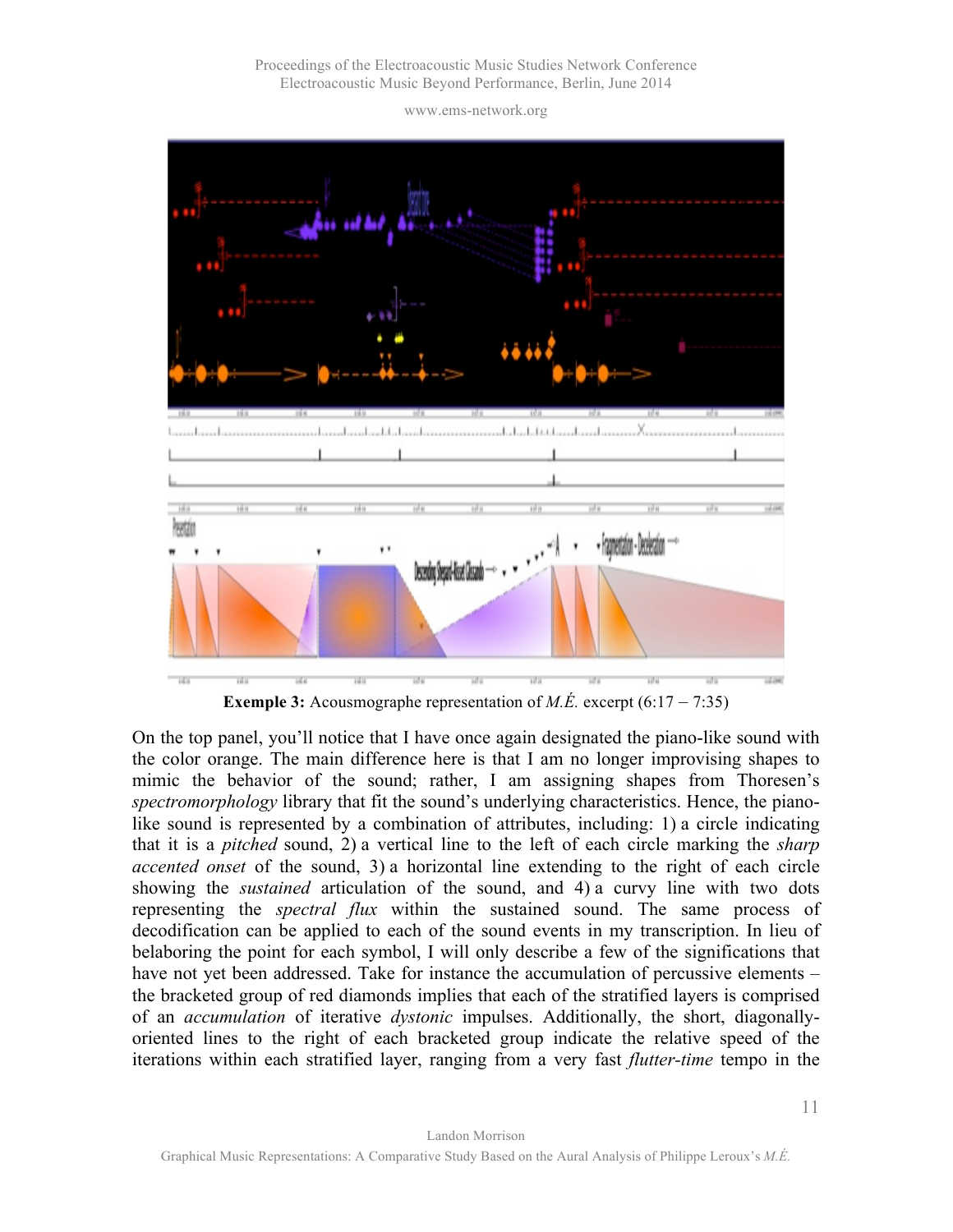upper register to a slower paced *ripple-time* in the lowest register. And finally, the horizontal dotted lines extending to the right of each bracket demarcate the *iterative* nature of the accumulated texture. From this description, it should be readily apparent that it is possible to condense a large amount of information about each sound into a very concise symbolic format using Thoresen's lexicon. The transcription may not be as intuitive or creatively engaging as the EAnalysis version, but what Acousmographe lacks in visual appeal it makes up for with a much greater degree of specificity and clarity.

The second panel in the example shows my segmentation of the passage into distinct *timefields*. This method for segmentation is more or less synonymous with what might traditionally be called the music's phrase structure. But the concept of musical phrasing is historically bound to the notions of motivic organization, harmonic function, and cadential resolution in tonal music. Thoresen's adoption of the term *time-field* seems to be geared towards sidestepping these connotations in favor of a much looser criterion for musical segmentation. In my analysis, I have used Smalley's *onset-continuant-termination* model as a guide in partitioning the musical surface. The lowest level of segmentation represents the profile of each individual sound, which might be considered as an analog to the motive in traditional theoretical terms. Next, I have grouped the individual sounds into larger sections at the middle ground based on their general coherence as a *gestalt*. And finally, the highest level of segmentation represents the larger formal divisions of the work. Although the use of *time-fields* as a substitute for more traditional terminology has its advantages, it also leads to a certain amount of ambiguity regarding the underlying factors relevant to making such decisions, and the *time-field* paradigm could benefit from a higher degree of formalization.

The bottom panel shows my interpretation of the music's *dynamic form*, which offers a very loosely formulated tool for conceptualizing the energetic flow of the music. Here, Thoresen has adopted three basic archetypes within this library – *forward-oriented*, *presence-oriented*, and *backwards-oriented*. At first glance, this analytical toolkit seems to be based solely on the music's dynamic profile, but the toolkit also contains other annotative options, such as *goal attainment* and *goal evasion*, which complicate the issue. In this sense, the *dynamic form* approach seems to share some similarities with Roy's *functions* mentioned earlier in the discussion of EAnalysis toolkits. In my own adaptation of the *dynamic form* tools, I have considered them as an embodiment of both dynamic profile and continuous musical processes. Moreover, I've color-coded each of the *dynamic form* annotations to indicate which of the sound types is driving the process. For instance, the transcription in example 3 shows that the opening material can be conceived as three *backwards-oriented* gestures (orange piano-like sounds represented by triangles) nested within a larger *presence-oriented* texture (red accumulation of percussive elements represented by rectangle). This account is based primarily on the dynamic profiles of the constituent elements within the musical segment. By contrast, the Shepard-Risset effect perpetrated by the voice-like iterations (purple) qualifies as a musical process leading the listener's expectations toward a presumed goal; therefore, I have identified this as a *forward-oriented* process (triangle). The goal of this process is attained when the original material from the beginning of the movement returns at marker 7:23. I found that this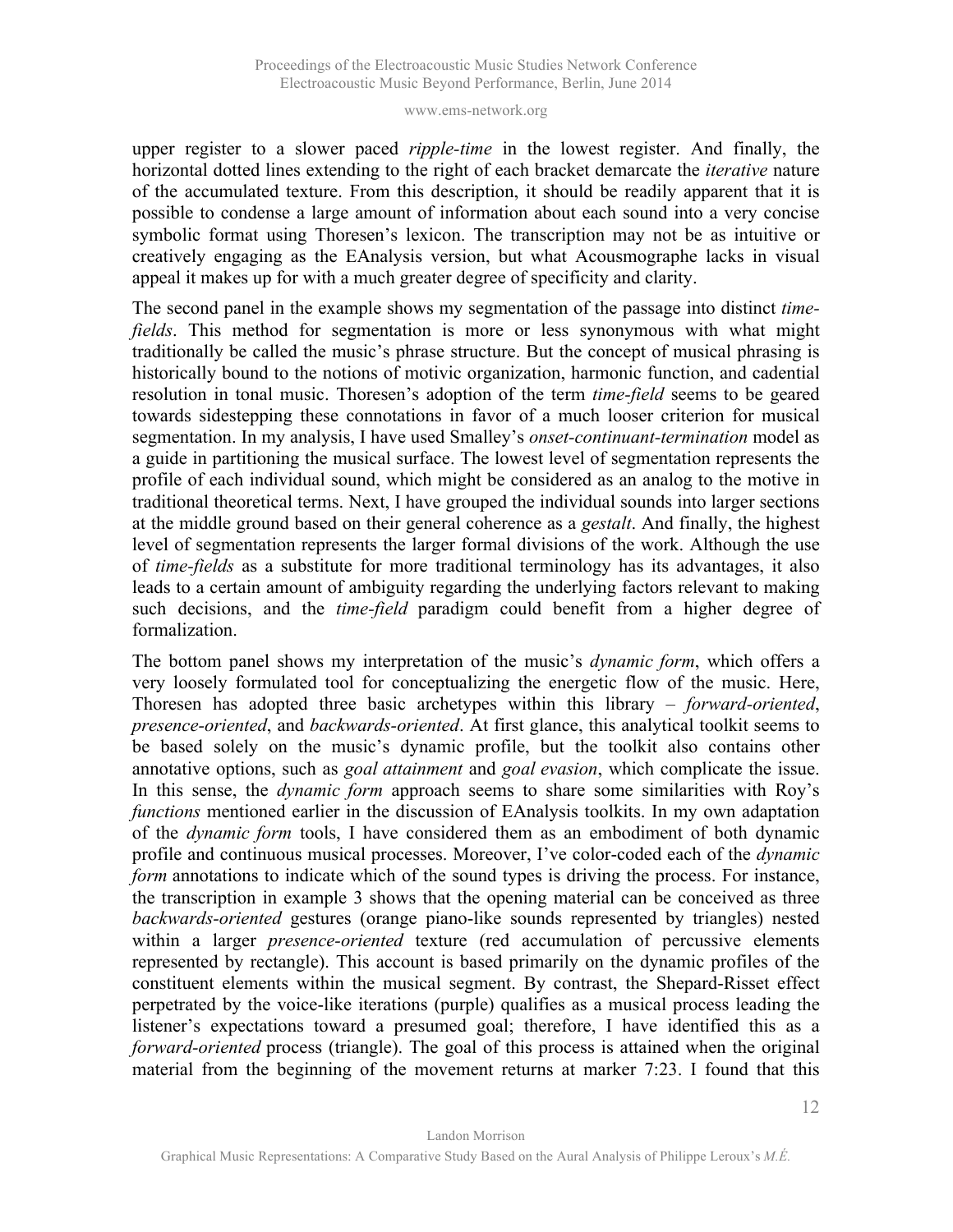approach was particularly useful for interpreting *M.É.* because such a large part of the musical discourse centers on the interaction of opposing musical processes – accumulation vs. fragmentation, acceleration vs. deceleration, ascending vs. descending trajectories, and intensification vs. dissipation. Thoresen's *dynamic form* annotations offer tools for highlighting the way these musical processes shape the overall form of the work, as will become evident in the following example.





The three rows of graphic information in example 4 correspond to the three sections of the work (which I have labeled A, B, and C). From bottom to top, each row features a depiction of the section's *dynamic form*, a time line, and a tri-level *time-field* hierarchy. This bird's eye view of the entire work facilitates an understanding of the work's large-scale segmentation, as well as the ability to draw connections across noncontiguous sections of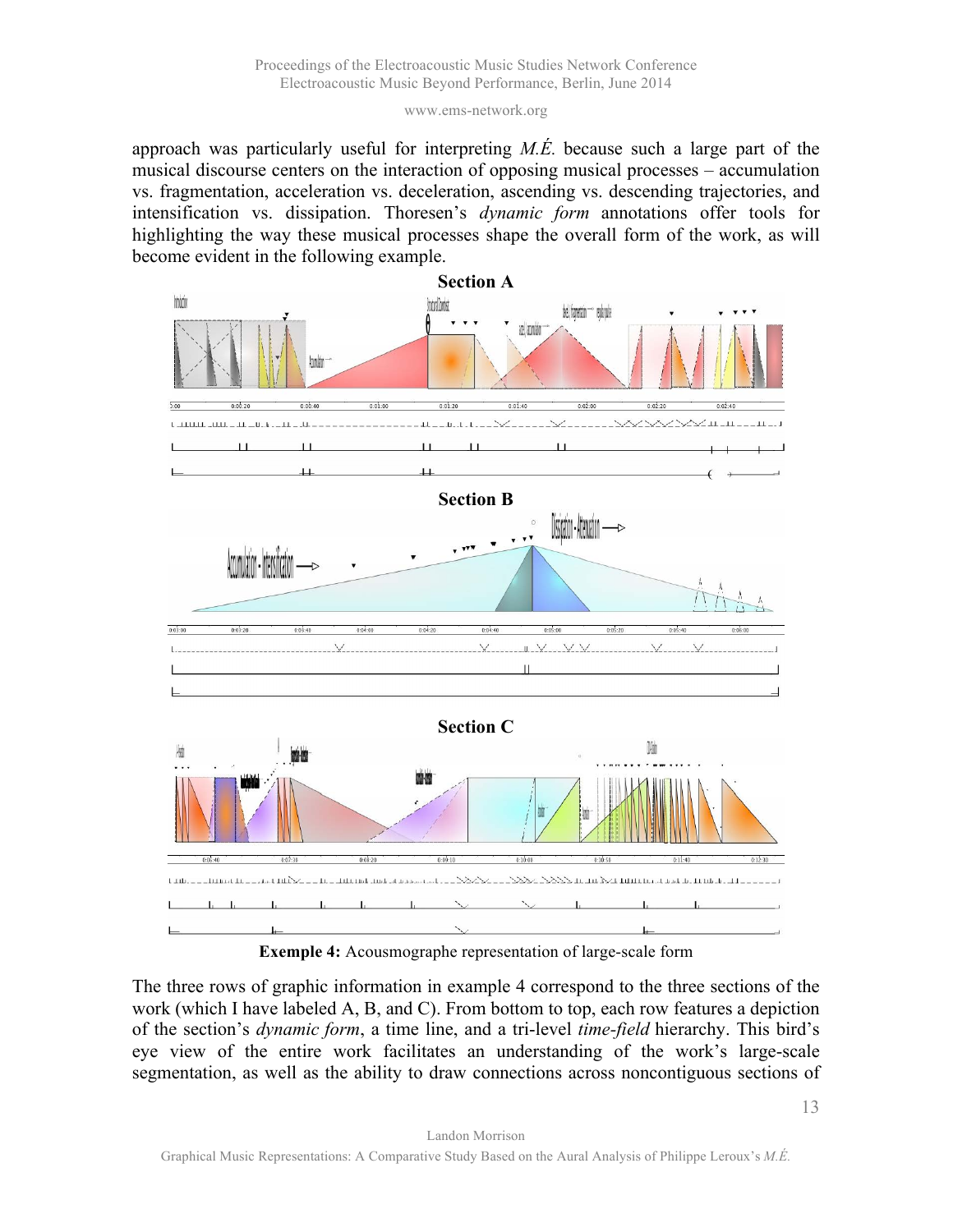the music. For example, it is possible from this vantage point to see that the piano-like sound (orange) from the beginning of the third movement returns again towards the end of the work. Moreover, we can see that it was introduced much earlier in the work (at the 0:30-second mark), and it played a recurring role within the work's first section. The repetition of this sound type thus becomes an important musical motif that supports the overall form of the work by unifying Sections A and C. After recognizing this fact, I investigated the passages more closely and discovered that the final instance of the pianolike sound at the end of the work occurs at the same pitch class (D♯) as the very first instance of the sound in Section A. Hence, the work exhibits not only a rotational motivic design, but also a long-range tonal recapitulation that ties the musical form together in a very traditional manner.

Another connection made readily apparent from this diagram is that the purple and blue segments in Section C contain material derived from the work's middle section (B). As I mentioned, the purple area is driven by a voice-like sound, and the blue segment features a strange counterpoint built from windy gestures and the ebb-and-flow of cicada-like rhythmic accumulations. These two sound types make up the entirety of Section B, which exhibits a wonderfully straightforward *dynamic form* – a prolonged process of ascent, accumulation, intensification, and acceleration of rhythmic activity that crashes headlong into its complete opposite (descent, fragmentation, dissipation, and deceleration). This giant opposition of processes is a perfect microcosm of the discourse that pervades the rest of the work, and the counteraction of musical forces is made all the more dramatic by the introduction of the voice-like sound type at the apex of the second section. This is the first instance in the work of a sound associated with the human domain, as opposed to the digital. In fact, the composer has remarked upon the fact that the work's title is an allusion to the word *hemiola*, a musical term used for describing the rhythmic juxtaposition of duple and triple metric subdivisions. In similar fashion, *M.É.* can either be divided into three sections based on its temporal partitioning, or conversely, it can be construed as two parts – the first without voices  $(0.00 - 4.53)$ , and the second with the addition of voices  $(4.54 -$ 12:53). These long-range insights are only conceivable with the aide of a descriptive score that allows the analyst to account for a work's total structure outside the confines of the temporally bound listening experience.

To round out this discussion on *M.É.*, I will return briefly to the EAnalysis software to show some of the options it offers for tackling large-scale formal issues. In example 5, the screen is split into three panels featuring (top to bottom) a *structure view*, *chart view*, and a representation of the work's amplitude waveform. The vertical red lines mark the division of the work into three large sections. In the following paragraphs, I'll provide a quick description of the information contained within these alternative analytical representations of the music.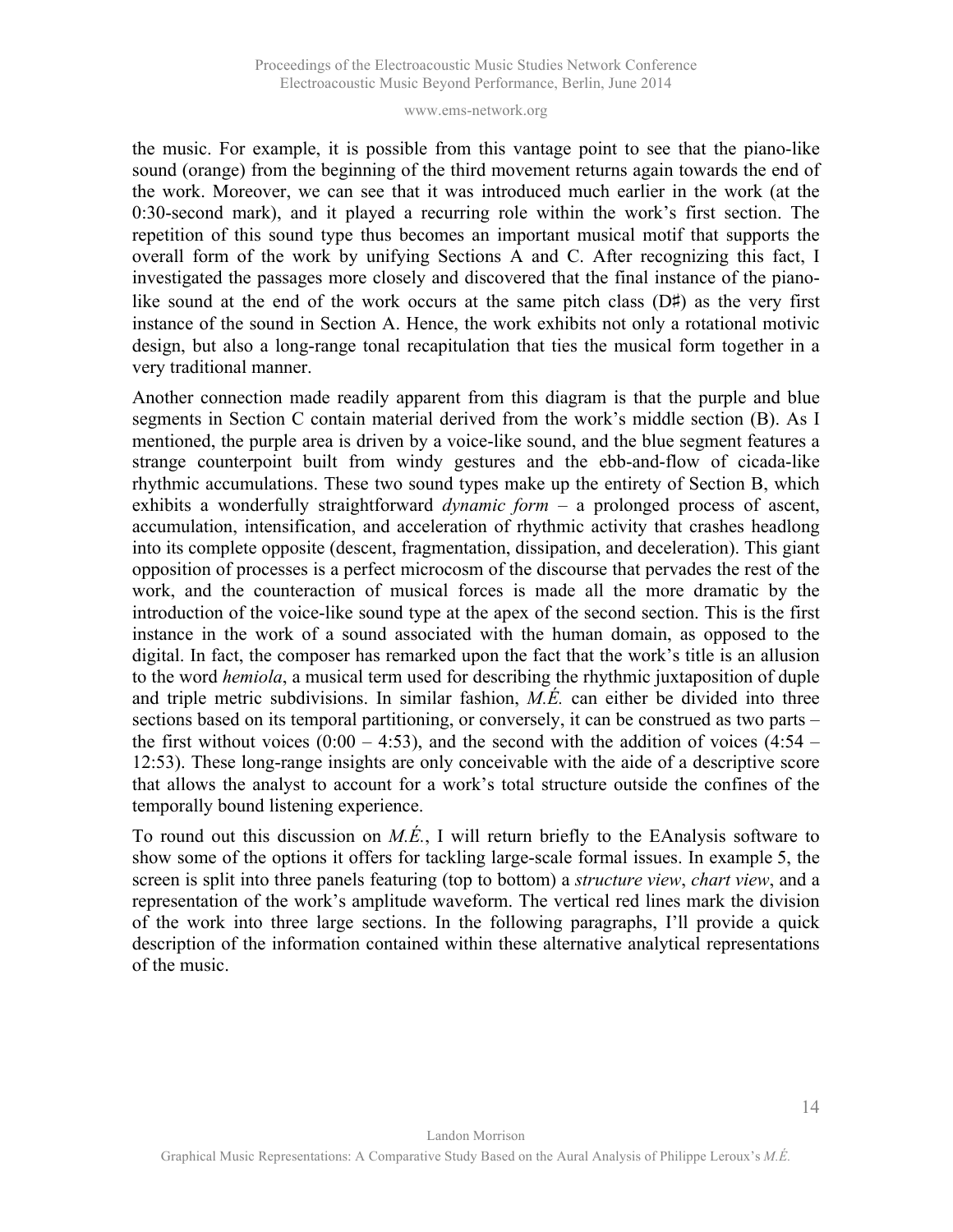Proceedings of the Electroacoustic Music Studies Network Conference Electroacoustic Music Beyond Performance, Berlin, June 2014

www.ems-network.org



**Exemple 5:** EAnalysis representation of large-scale form

My arrangement of the *structure view* offers a *formal diagram* of the work divided into color-coded blocks displaying interrelationships based on the similarity of their musical content; thus, we can see that the green A section (piano-like sounds) from the work's first part returns in the third part, and the B section (ambient wind gestures) in the second part also reappears during the third part. Heard from this vantage point, the work's third section is largely constructed as a hybrid of recycled materials that were introduced in the first two sections. This is a convenient way in EAnalysis to show thematic relationships across noncontiguous sections, although the analyst could opt for comparing timbral connections or musical processes instead. Additionally, EAnalysis proposes a number of other possible arrangements for the *structure view*, such as an *arc diagram* or a *similarity matrix*, which give the analyst multiple options for presenting information about large-scale musical form.

On the second panel, I've constructed a complementary representation of the work using the *chart view*. This approach allows the analyst to extract musical fragments from the overall sound file, creating interactive musical objects that are useful for highlighting important excerpts. These windows can be connected and grouped together into colorcoded blocks, further enabling the ability to trace the way a given sound type evolves across the course of several appearances. This approach seems comparable to more traditional theoretical methods, such as Ruwet's *paradigmatic* analysis<sup>12</sup> or Schoenberg's *developing variation*<sup>13</sup>, in which the evolution of motivic ideas over the entire span of a work is visually depicted via the comparison of score excerpts representing discrete musical

Landon Morrison

<sup>&</sup>lt;sup>12</sup> Nicolas Ruwet, "Methods of Analysis in Musicology", translated and introduced by Mark Everist, *Music Analysis*, 6(1-2), 1987, pp. 3-36.

<sup>&</sup>lt;sup>13</sup> Arnold Schoenberg, "Brahms the Progressive", in *Style and Idea: Selected Writings of Arnold Schoenberg*, Dika Newlin (ed. and translator), New York, Philosophical Library, 1950, pp. 398-441.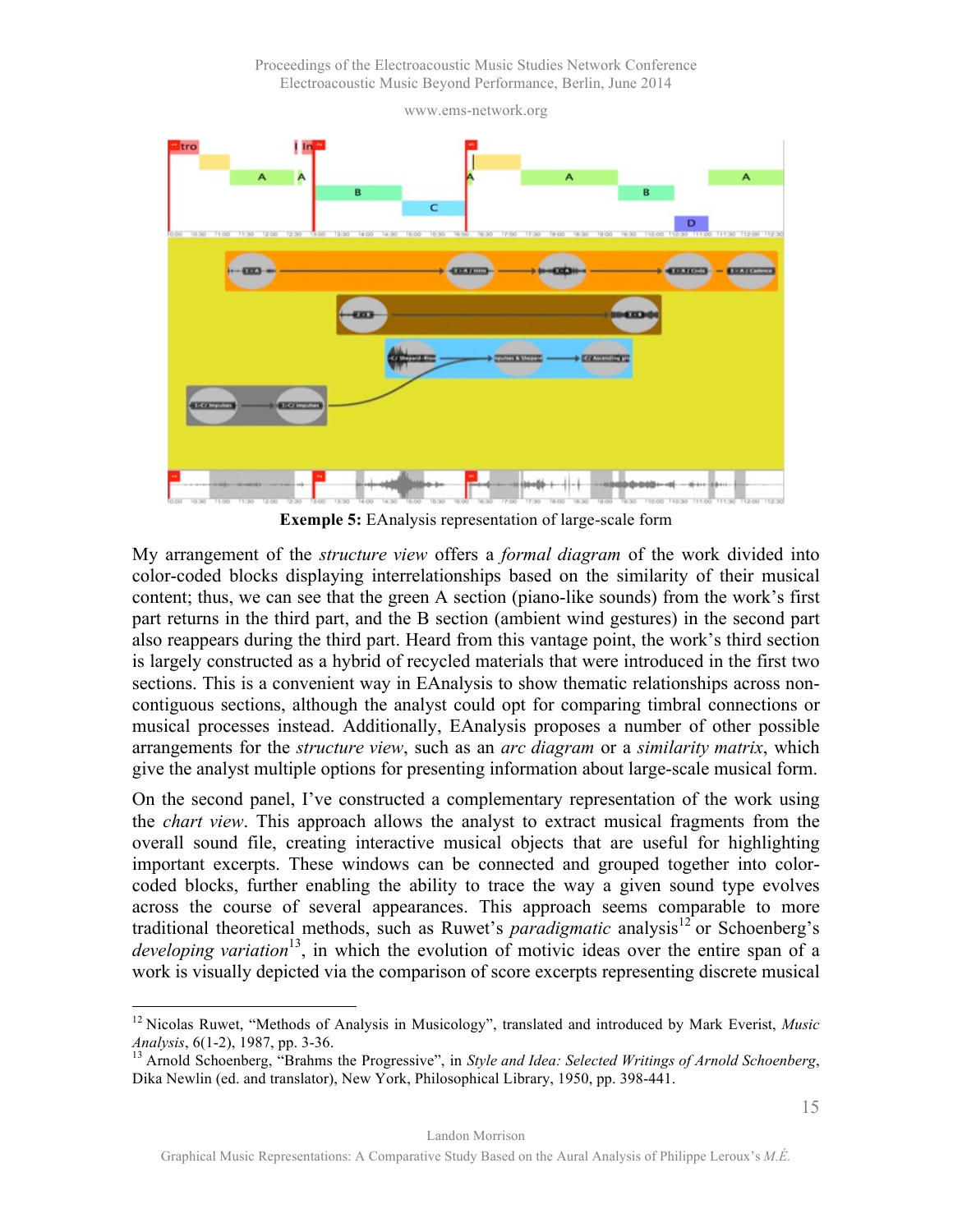fragments. Here, the primary differences are that EAnalysis substitutes sonogram excerpts in place of the printed score, and it augments the visual comparison of musical fragments with an interactive auditory component. In my own analysis, the orange group containing five sound excerpts showcases a comparison of multiple instances of the piano-like sound type. In similar fashion, the brown group compares dual occurrences of the windy gestures from the second and third sections; the blue group compares the differing incarnations of voice-like sounds; and the grey group compares two synthetic sound types from the first section that share indirect timbral associations with the voice-like sounds in the third section. This view of the work is advantageous in pedagogical contexts because it brings the analysis to life by allowing people to hear the musical connections. Taken together with my presentation of the *structure view*, Roy's *functions*, and a transcription of local-level musical details using graphic shapes, the EAnalysis software affords an accessible, multimodal analysis of the work's total structure.

## **Conclusions**

The comparative analysis outlined in this paper is by no means comprehensive, but I hope that it has provided enough evidence to suggest that one's choice of graphic representation software – in this case, EAnalysis or Acousmographe – effects the potential avenues available for presenting the final analysis. As I have argued, both of these platforms incorporate basic tenets from Schaeffer's *typologie* and Smalley's *spectromorphology*, but they also differ in many important aspects. EAnalysis seems to encourage pictorial transcriptions and offers the analyst a flexible interface for the creation of a customizable lexicon mapping graphic shapes to their respective sound events. This approach has the advantage of being relatively intuitive, and therefore it may be more appropriate in a pedagogical environment geared towards non-specialists. Acousmographe, on the other hand, offers a greater degree of precision in the representation of spectromorphological details and may be better suited for in-depth analytical applications within the realm of specialized research projects. But of course, Acousmographe also requires the user to develop fluency with a somewhat laborious system of coded symbols. In the end, both programs are extremely useful depending on one's intended audience, and every analyst must have clearly defined intentions in order to decide which software tools are suitable for reaching their specific research objectives. At a time when technology allows composers to create infinitely complex works of art, the lack of a written score has largely precluded careful analytical studies of acousmatic music and it has complicated attempts at a meaningful discourse on the subject. Clearly, an effort must be made to bridge the gap between contemporary musical practice, theoretical knowledge, and analytical methodology. Although not perfect, EAnalysis and Acousmographe represent a major step forward in this process, and the present paper has hopefully provided the reader with several useful examples showing how graphical music transcriptions can contribute to a deeper appreciation of acousmatic music.